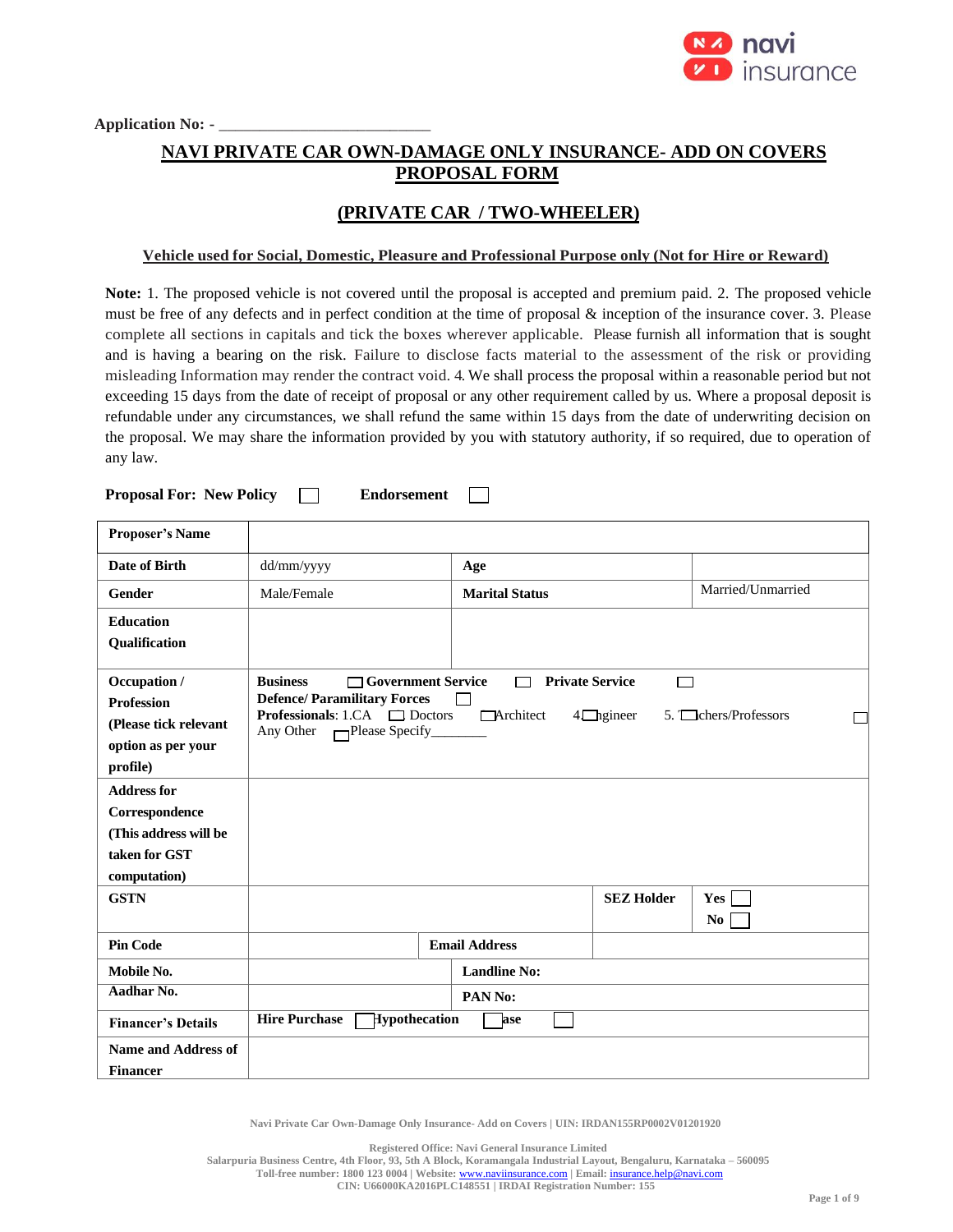

|                                | <b>Own Damage</b><br><b>Type of Policy Required</b><br><b>Own Damage (Fire and Theft)</b><br>In Damage (Fire only)<br><b>Pamage (Theft only)</b><br>$\mathbf{O}$ w |                          |  |                                          |              |                    |              |  |                                                        |                          |                                                                                  |                     |  |  |
|--------------------------------|--------------------------------------------------------------------------------------------------------------------------------------------------------------------|--------------------------|--|------------------------------------------|--------------|--------------------|--------------|--|--------------------------------------------------------|--------------------------|----------------------------------------------------------------------------------|---------------------|--|--|
|                                |                                                                                                                                                                    |                          |  |                                          |              |                    |              |  |                                                        |                          |                                                                                  |                     |  |  |
|                                | <b>Period of Insurance</b><br>To: Midnight of dd/mm/yyyy<br>From: --//-- Hrs. on dd/mm/yyyy                                                                        |                          |  |                                          |              |                    |              |  |                                                        |                          |                                                                                  |                     |  |  |
|                                | <b>Liability Insurance Details:</b>                                                                                                                                |                          |  |                                          |              |                    |              |  |                                                        |                          |                                                                                  |                     |  |  |
|                                | <b>Liability Policy Number</b>                                                                                                                                     |                          |  | <b>Insurer Name</b>                      |              |                    |              |  | <b>Policy Start Date</b>                               |                          | <b>Policy End Date</b>                                                           |                     |  |  |
| <b>Details of Vehicle:</b>     |                                                                                                                                                                    |                          |  |                                          |              |                    |              |  |                                                        |                          |                                                                                  |                     |  |  |
|                                | Whether the vehicle is New or Second Hand at the time of Purchase: New                                                                                             |                          |  |                                          |              |                    |              |  | <b>Seco</b>                                            | Hand                     |                                                                                  |                     |  |  |
| <b>Body Type:</b>              |                                                                                                                                                                    |                          |  |                                          |              |                    |              |  |                                                        |                          |                                                                                  |                     |  |  |
| <b>REGN. No</b>                | <b>Engine</b><br>N <sub>0</sub>                                                                                                                                    | Chassis<br>No.           |  | <b>Year of</b><br><b>Manufa</b><br>cture | <b>Make</b>  |                    | <b>Model</b> |  | Date of<br>Registration/<br>Date of<br><b>Purchase</b> | <b>Cubic</b><br>Capacity | <b>Seating</b><br>Capacity<br><b>Including</b><br>driver $\&$<br><b>Side Car</b> | Fuel<br><b>Type</b> |  |  |
|                                |                                                                                                                                                                    |                          |  |                                          |              |                    |              |  |                                                        |                          |                                                                                  |                     |  |  |
|                                | <b>Registering Authority - Name and location:</b>                                                                                                                  |                          |  |                                          |              |                    |              |  |                                                        |                          |                                                                                  |                     |  |  |
|                                | <b>Insured Declared Value</b>                                                                                                                                      |                          |  |                                          |              |                    |              |  |                                                        |                          | Amount $(\overline{\mathbf{x}})$                                                 |                     |  |  |
|                                | <b>Insured Declared Value of Vehicle</b>                                                                                                                           |                          |  |                                          |              |                    |              |  |                                                        |                          |                                                                                  |                     |  |  |
|                                | Side Car Value (Applicable for Two-Wheeler only)                                                                                                                   |                          |  |                                          |              |                    |              |  |                                                        |                          |                                                                                  |                     |  |  |
|                                | Non-Electrical Accessories (other Than manufacturer fitted)                                                                                                        |                          |  |                                          |              |                    |              |  |                                                        |                          |                                                                                  |                     |  |  |
| Sr. No.                        |                                                                                                                                                                    | <b>Items Description</b> |  |                                          |              |                    |              |  | <b>IDV</b>                                             |                          |                                                                                  |                     |  |  |
| $\mathbf{1}$<br>$\overline{c}$ |                                                                                                                                                                    |                          |  |                                          |              |                    |              |  |                                                        |                          |                                                                                  |                     |  |  |
| 3                              |                                                                                                                                                                    |                          |  |                                          |              |                    |              |  |                                                        |                          |                                                                                  |                     |  |  |
| <b>Total</b>                   |                                                                                                                                                                    |                          |  |                                          |              |                    |              |  |                                                        |                          |                                                                                  |                     |  |  |
|                                |                                                                                                                                                                    |                          |  |                                          |              |                    |              |  |                                                        |                          |                                                                                  |                     |  |  |
| Sr. No.                        | Electrical/Electronic Accessories (Other than manufacturer fitted)<br><b>Items Description</b><br><b>Make</b>                                                      |                          |  |                                          | <b>Model</b> | Year<br><b>IDV</b> |              |  |                                                        |                          |                                                                                  |                     |  |  |
| 1.                             |                                                                                                                                                                    |                          |  |                                          |              |                    |              |  |                                                        |                          |                                                                                  |                     |  |  |
| 2.                             |                                                                                                                                                                    |                          |  |                                          |              |                    |              |  |                                                        |                          |                                                                                  |                     |  |  |
|                                | 3.                                                                                                                                                                 |                          |  |                                          |              |                    |              |  |                                                        |                          |                                                                                  |                     |  |  |
| <b>Total</b>                   |                                                                                                                                                                    |                          |  |                                          |              |                    |              |  |                                                        |                          |                                                                                  |                     |  |  |
|                                | <b>External CNG/LPG kit (Not Provided by manufacturer)</b>                                                                                                         |                          |  |                                          |              |                    |              |  |                                                        |                          |                                                                                  |                     |  |  |
| <b>Total IDV</b>               |                                                                                                                                                                    |                          |  |                                          |              |                    |              |  |                                                        |                          |                                                                                  |                     |  |  |

**Registered Office: Navi General Insurance Limited**

**Salarpuria Business Centre, 4th Floor, 93, 5th A Block, Koramangala Industrial Layout, Bengaluru, Karnataka – 560095 Toll-free number: 1800 123 0004 | Website:** [www.naviinsurance.com](http://www.naviinsurance.com/) **| Email:** [insurance.help@navi.com](mailto:insurance.help@navi.com)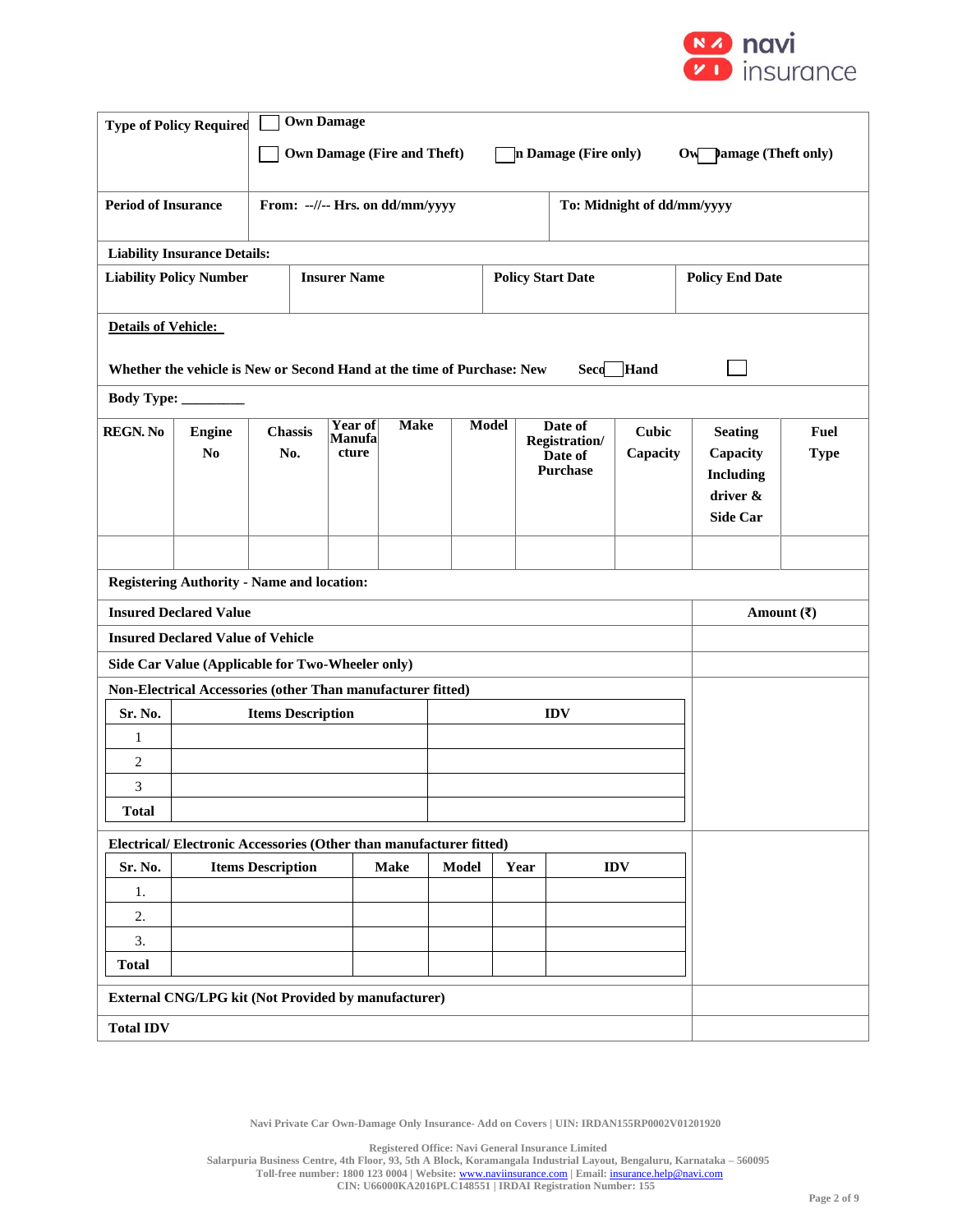

#### **Note:**

The Insured's Declared Value (IDV) of the vehicle will be deemed to be the 'SUM INSURED' for the purpose of this tariff and it will be fixed at the commencement of each policy period for each insured vehicle.

The IDV of the vehicle is to be fixed on the basis of manufacturers listed selling price of the brand and model as the vehicle proposed for insurance at the commencement of insurance /renewal, and adjusted for depreciation (as per schedule specified below). The IDV of the side car(s) and / or accessories, if any, fitted to the vehicle but not included in the manufacturer's listed selling price of the vehicle is / are also likewise to be fixed.

The schedule of age-wise depreciation as shown below is applicable for the purpose of Total Loss/ Constructive Total Loss (TL/ CTL) claims only. A vehicle will be considered to be a CTL where the aggregate cost of retrieval and / or repair of the vehicle subject to terms and conditions of the policy exceeds 75% of the IDV.

| <b>AGE OF VEHICLE</b>                       | % OF DEPRECIATION FOR<br><b>FIXING IDV</b> |
|---------------------------------------------|--------------------------------------------|
| Not exceeding 6 months                      | 5%                                         |
| Exceeding 6 months but not exceeding 1 year | 15%                                        |
| Exceeding 1 year but not exceeding 2 years  | 20%                                        |
| Exceeding 2 year but not exceeding 3 years  | 30%                                        |
| Exceeding 3 year but not exceeding 4 years  | 40%                                        |
| Exceeding 4 year but not exceeding 5 years  | 50%                                        |

**Note.** IDV of obsolete models of vehicles (i.e. Models which the manufacturers have discontinued to manufacture) and vehicles beyond 5 years of age will be determined on the basis of an understanding between the insurer and the insured.

#### **PREVIOUS INSURER DETAILS**

| <b>Previous</b><br>Policy No                                                                                                                           | Type of<br><b>Policy</b><br>Package<br>/TP | Name of<br>Insurer &<br><b>Servicing</b><br><b>Branch Code</b><br>or Address |        | $NCB$ in<br><b>Policy Expiry Date</b><br>last year<br><b>Policy</b> |  | Did you<br>claim<br>Last year?<br>Yes/No. If<br>yes, please<br>provide<br>claim<br>amount. |        | <b>NCB</b> % Eligible<br>(provide proof or<br>declaration at the end<br>of the proposal form) |  |
|--------------------------------------------------------------------------------------------------------------------------------------------------------|--------------------------------------------|------------------------------------------------------------------------------|--------|---------------------------------------------------------------------|--|--------------------------------------------------------------------------------------------|--------|-----------------------------------------------------------------------------------------------|--|
|                                                                                                                                                        |                                            |                                                                              |        |                                                                     |  |                                                                                            |        |                                                                                               |  |
| Claim Lodged in past 3 years                                                                                                                           |                                            |                                                                              | Year 1 | Year 2                                                              |  |                                                                                            | Year 3 |                                                                                               |  |
| No. of claims                                                                                                                                          |                                            |                                                                              |        |                                                                     |  |                                                                                            |        |                                                                                               |  |
| Amount                                                                                                                                                 |                                            |                                                                              |        |                                                                     |  |                                                                                            |        |                                                                                               |  |
| Has any Insurance Company Ever Declined/Cancelled /Refused Renewal/Imposed special condition or excess – Yes/No<br>If Yes, reason and details thereof: |                                            |                                                                              |        |                                                                     |  |                                                                                            |        |                                                                                               |  |
|                                                                                                                                                        |                                            |                                                                              |        |                                                                     |  |                                                                                            |        |                                                                                               |  |

**Navi Private Car Own-Damage Only Insurance- Add on Covers | UIN: IRDAN155RP0002V01201920**

**Registered Office: Navi General Insurance Limited**

**Salarpuria Business Centre, 4th Floor, 93, 5th A Block, Koramangala Industrial Layout, Bengaluru, Karnataka – 560095**

**Toll-free number: 1800 123 0004 | Website:** [www.naviinsurance.com](http://www.naviinsurance.com/) **| Email:** [insurance.help@navi.com](mailto:insurance.help@navi.com)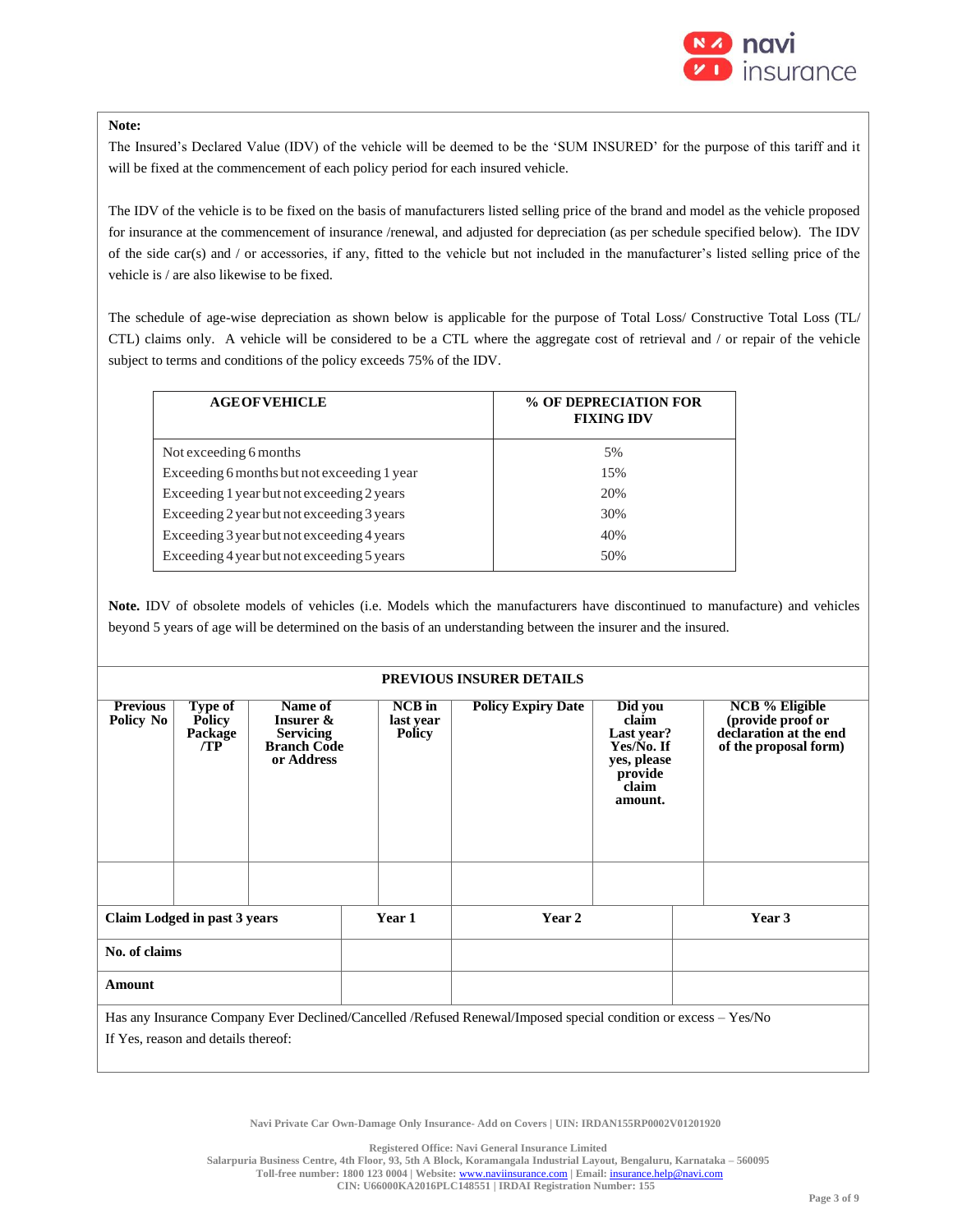

| <b>OTHER INFORMATION</b><br>(Tick on relevant option and provide details wherever applicable) |                                                                              |  |  |  |  |
|-----------------------------------------------------------------------------------------------|------------------------------------------------------------------------------|--|--|--|--|
|                                                                                               |                                                                              |  |  |  |  |
| Average Yearly Usage (in KM's)                                                                |                                                                              |  |  |  |  |
| <b>Current Odometer Rating</b>                                                                |                                                                              |  |  |  |  |
| City where vehicle will be driven                                                             |                                                                              |  |  |  |  |
| Are you an existing customer of Navi<br><b>General Insurance?</b>                             | Yes/No<br><b>Customer ID</b>                                                 |  |  |  |  |
| Is any other Private car/two-Wheeler<br>belonging to your family insured with us?             | Yes/No<br>(Family means Father, Mother, Self, Spouse, Children)              |  |  |  |  |
| Do you wish to share your Credit Score<br>with us?                                            | Yes/No                                                                       |  |  |  |  |
| Is your vehicle fitted with Telematics                                                        | Yes/No - If yes are you willing to share device data if required by company? |  |  |  |  |
| Device?                                                                                       | (Yes/No)                                                                     |  |  |  |  |
| Do you wish to provide photograph of your                                                     | Yes/No                                                                       |  |  |  |  |
| vehicle?                                                                                      |                                                                              |  |  |  |  |
| If yes, please provide/upload minimum                                                         |                                                                              |  |  |  |  |
| four photographs of all 4 sides of the vehicle                                                |                                                                              |  |  |  |  |
| taken on the date of proposal through our                                                     |                                                                              |  |  |  |  |
| mobile application.                                                                           |                                                                              |  |  |  |  |
|                                                                                               |                                                                              |  |  |  |  |
| Voluntary Excess: Do you wish to opt for                                                      | $Yes/No - If yes, please specify the amount$                                 |  |  |  |  |
| Voluntary Excess over and above the                                                           |                                                                              |  |  |  |  |
| Compulsory Deductible mentioned below:                                                        |                                                                              |  |  |  |  |
| Two Wheelers - Rs.100                                                                         |                                                                              |  |  |  |  |
| Private Car----                                                                               | For Two Wheelers: Rs 500/750/1000/1500/3000                                  |  |  |  |  |
| Not Exceeding 1500 CC - Rs.1000                                                               |                                                                              |  |  |  |  |
| Exceeding 1500 CC - Rs.2000                                                                   | For Private Cars: Rs 2500/5000/7500/15000                                    |  |  |  |  |
|                                                                                               |                                                                              |  |  |  |  |

**Registered Office: Navi General Insurance Limited Salarpuria Business Centre, 4th Floor, 93, 5th A Block, Koramangala Industrial Layout, Bengaluru, Karnataka – 560095 Toll-free number: 1800 123 0004 | Website:** [www.naviinsurance.com](http://www.naviinsurance.com/) **| Email:** [insurance.help@navi.com](mailto:insurance.help@navi.com) **CIN: U66000KA2016PLC148551 | IRDAI Registration Number: 155**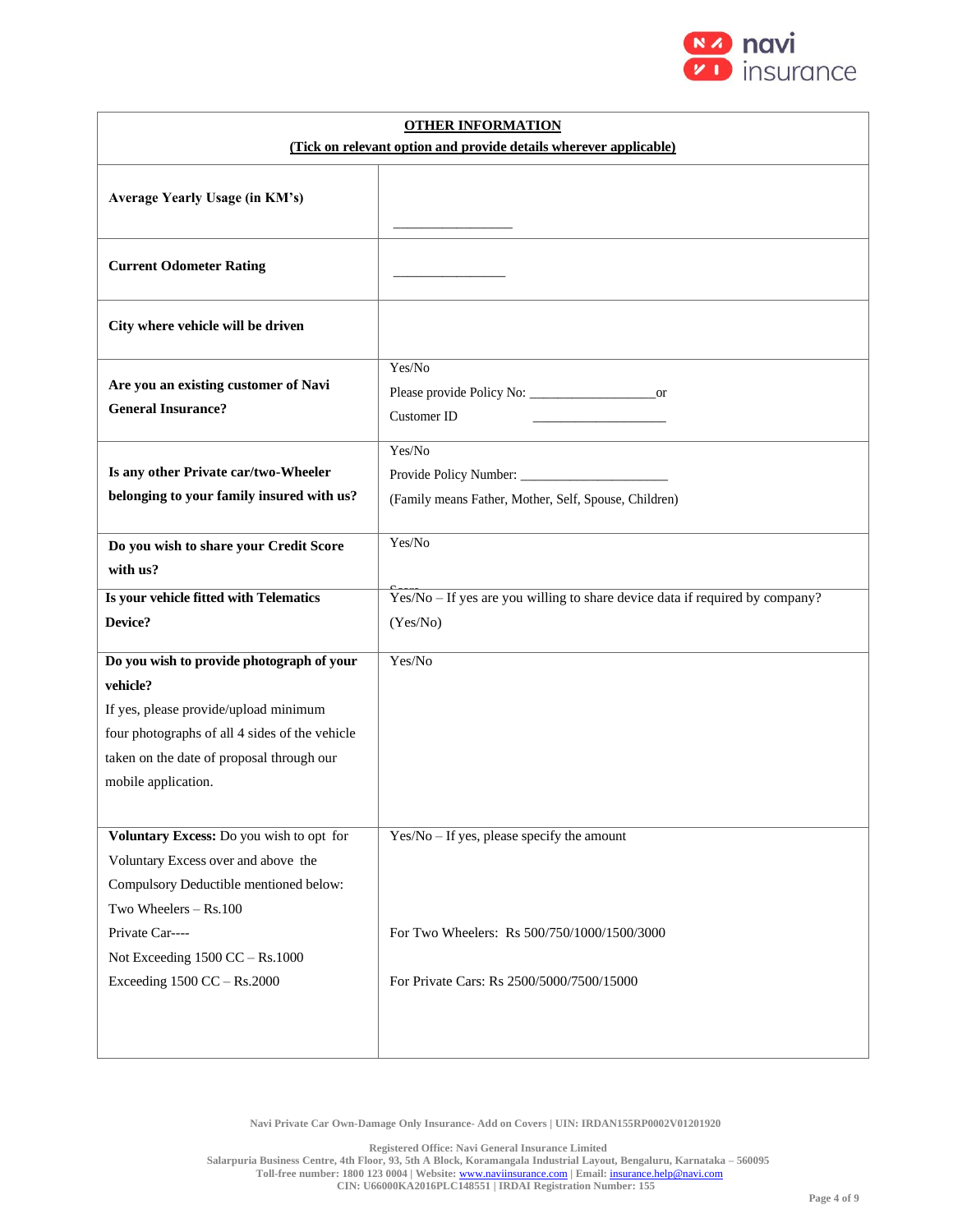

|                                                                                                                                                                                                     | ANY OTHER RELVANT INFORMATION                                                                      |                       |  |                              |                   |                  |  |
|-----------------------------------------------------------------------------------------------------------------------------------------------------------------------------------------------------|----------------------------------------------------------------------------------------------------|-----------------------|--|------------------------------|-------------------|------------------|--|
| Is any of these applicable:                                                                                                                                                                         |                                                                                                    |                       |  |                              |                   |                  |  |
| Vehicle being run by non-conventional<br>1.<br>source<br>Vehicle will be used for driving tuitions<br>2.<br>Whether vehicle is certified as Vintage<br>3.<br>car by Vintage and Classic Car Club of | Yes/No<br>If yes, please specify details (RC copy will be needed as proof)<br>Yes/No<br>Yes/No     |                       |  |                              |                   |                  |  |
| India.<br>Vehicle is Specially designed for use of<br>4.<br>blind / Handicapped / Mentally<br><b>Challenged Person and duly endorsed in</b><br><b>Registration Certificate</b>                      | Yes/No                                                                                             |                       |  |                              |                   |                  |  |
| Use of vehicle limited to own premises?<br>5.<br>Whether the vehicle is fitted with Fibre<br>6.                                                                                                     | Yes/No                                                                                             |                       |  |                              |                   |                  |  |
| <b>Glass Tank</b><br>Is the vehicle fitted with Anti-Theft<br>7.<br>device approved by ARAI?                                                                                                        | Yes/No                                                                                             |                       |  |                              |                   |                  |  |
| <b>Imported Vehicle without Custom Duty</b><br>8.<br>Loss of accessories by Burglary, House<br>9.                                                                                                   | Yes/No                                                                                             |                       |  |                              |                   |                  |  |
| breaking and theft (Applicable only for<br>Two-Wheeler)                                                                                                                                             | Yes/No                                                                                             |                       |  |                              |                   |                  |  |
| 10. Are you member of Auto/mobile<br><b>Association of India?</b>                                                                                                                                   | Yes/No                                                                                             |                       |  |                              |                   |                  |  |
|                                                                                                                                                                                                     | Yes/No, If yes Please state:<br>Name of Association: _____<br>1.<br>2.<br>Date of Expiry__________ |                       |  |                              | 2. Membership No. |                  |  |
| <b>Geographical Area extension:</b><br>(Please select countries you wish to cover)                                                                                                                  | Bangladesh, Nepal, Bhutan, Pakistan, Maldives, Sri Lanka                                           |                       |  |                              |                   |                  |  |
| <b>Details of Driver</b><br><b>Owner Driver</b><br><b>Others</b><br>If Others, please specify relation to insured:                                                                                  | Self/Father/Mother/Brother/<br>Sister/Son/Daughter/Others                                          | Driving<br>Experience |  | Age                          |                   |                  |  |
|                                                                                                                                                                                                     | (Please fill in the details)                                                                       |                       |  |                              |                   |                  |  |
| Any Physical infirmity/defective vision or<br>Hearing? If yes provide details:                                                                                                                      |                                                                                                    |                       |  |                              |                   |                  |  |
| Provide details of any Accident or<br><b>Impending Prosecution.</b>                                                                                                                                 | Drivers Name                                                                                       | Date of Accident      |  | Circumstances of<br>Accident |                   | Loss/Cost<br>Rs. |  |
|                                                                                                                                                                                                     |                                                                                                    |                       |  |                              |                   |                  |  |

**Registered Office: Navi General Insurance Limited**

**Salarpuria Business Centre, 4th Floor, 93, 5th A Block, Koramangala Industrial Layout, Bengaluru, Karnataka – 560095**

**Toll-free number: 1800 123 0004 | Website:** [www.naviinsurance.com](http://www.naviinsurance.com/) **| Email:** [insurance.help@navi.com](mailto:insurance.help@navi.com)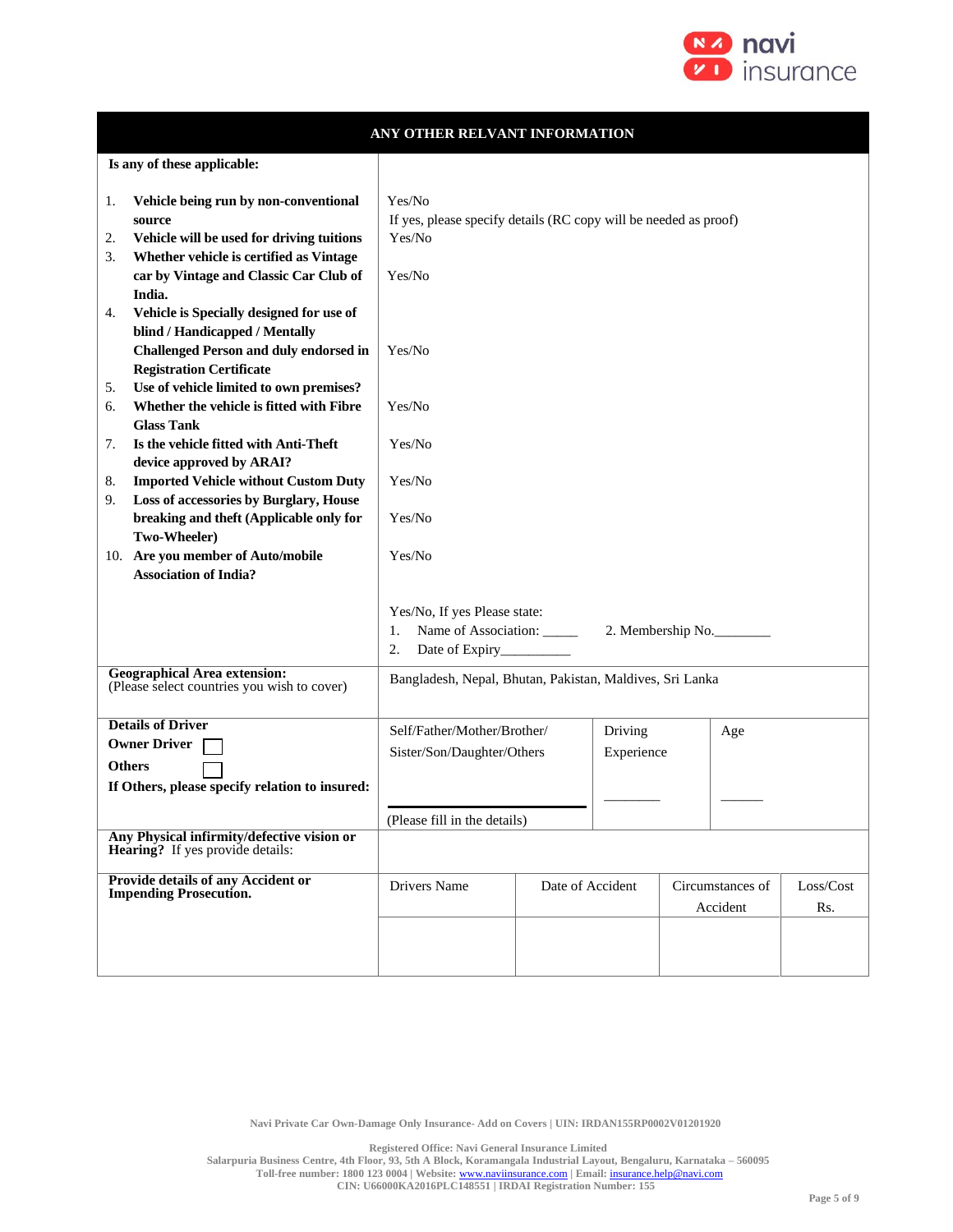

|                | ADD ON COVER - (Two-Wheeler & Private Car)                                                                                     |              |                                                                                                                                                                                                        |  |  |  |  |  |
|----------------|--------------------------------------------------------------------------------------------------------------------------------|--------------|--------------------------------------------------------------------------------------------------------------------------------------------------------------------------------------------------------|--|--|--|--|--|
| 1              | Zero Dep Cover                                                                                                                 | $\mathsf{L}$ | No of Claims<br><b>Without Deductible</b><br>П<br>With Deductible<br>П<br>Deductible Amount<br>Private Car - Upto Rs 5000 in multiples of Rs 1000<br>Two-Wheeler - Upto Rs 1000 in multiples of Rs 250 |  |  |  |  |  |
| 2              | New Vehicle for Old Vehicle (Two-Wheeler) New<br>Car for Old Car (Private Car)                                                 | П            |                                                                                                                                                                                                        |  |  |  |  |  |
| 3              | NCB (No claim Bonus) Secure                                                                                                    | $\Box$       |                                                                                                                                                                                                        |  |  |  |  |  |
| $\overline{4}$ | NCB (No claim Bonus) Protector (Two-wheeler)                                                                                   | $\Box$       |                                                                                                                                                                                                        |  |  |  |  |  |
| 5              | <b>Engine Protector</b>                                                                                                        | П            | Without Deductible $\Box$<br>With Deductible<br>$\mathsf{L}$<br>Deductible: 10% of claim amount<br>(Deductible Option only available for Private Car)                                                  |  |  |  |  |  |
| 6              | Consumable Expenses                                                                                                            | П            |                                                                                                                                                                                                        |  |  |  |  |  |
| 7              | Roadside Assistance                                                                                                            | $\Box$       |                                                                                                                                                                                                        |  |  |  |  |  |
|                | ADD ON COVER - (PRIVATE CAR ONLY)                                                                                              |              |                                                                                                                                                                                                        |  |  |  |  |  |
| 8              | Daily Conveyance Allowance: Limits per day:<br>Compact -1000/ Mid-Size/Executive -1500/ MPV-<br>SUV -2000/ Premium Cars -3000) | $\Box$       | Limit per day                                                                                                                                                                                          |  |  |  |  |  |
| 9              | Tyre Replacement:<br>Supplied with Car $\Box$ or<br>Year of Purchase                                                           | $\Box$       | П<br>1. With Depreciation<br>2. Full Replacement Basis<br>$\Box$                                                                                                                                       |  |  |  |  |  |
| 10             | Key and Lock Replacement<br>(Upto 1 lakh)                                                                                      | $\Box$       | Sum Insured                                                                                                                                                                                            |  |  |  |  |  |
| 11             | NCB Protector-Repair of Non-Metallic Parts                                                                                     | $\Box$       |                                                                                                                                                                                                        |  |  |  |  |  |
| 12             | Depreciation Cover - Specified Limit                                                                                           | $\Box$       | Rs 10,000 $\Box$ Rs 15,000 $\Box$ Rs 25,000 $\Box$                                                                                                                                                     |  |  |  |  |  |
| 13             | Personal Belonging protector<br>(In Multiples of Rs. 10,000 up to Rs. 50,000)                                                  | $\mathsf{L}$ | $Sum\ Insured$                                                                                                                                                                                         |  |  |  |  |  |

**Registered Office: Navi General Insurance Limited**

**Salarpuria Business Centre, 4th Floor, 93, 5th A Block, Koramangala Industrial Layout, Bengaluru, Karnataka – 560095 Toll-free number: 1800 123 0004 | Website:** [www.naviinsurance.com](http://www.naviinsurance.com/) **| Email:** [insurance.help@navi.com](mailto:insurance.help@navi.com)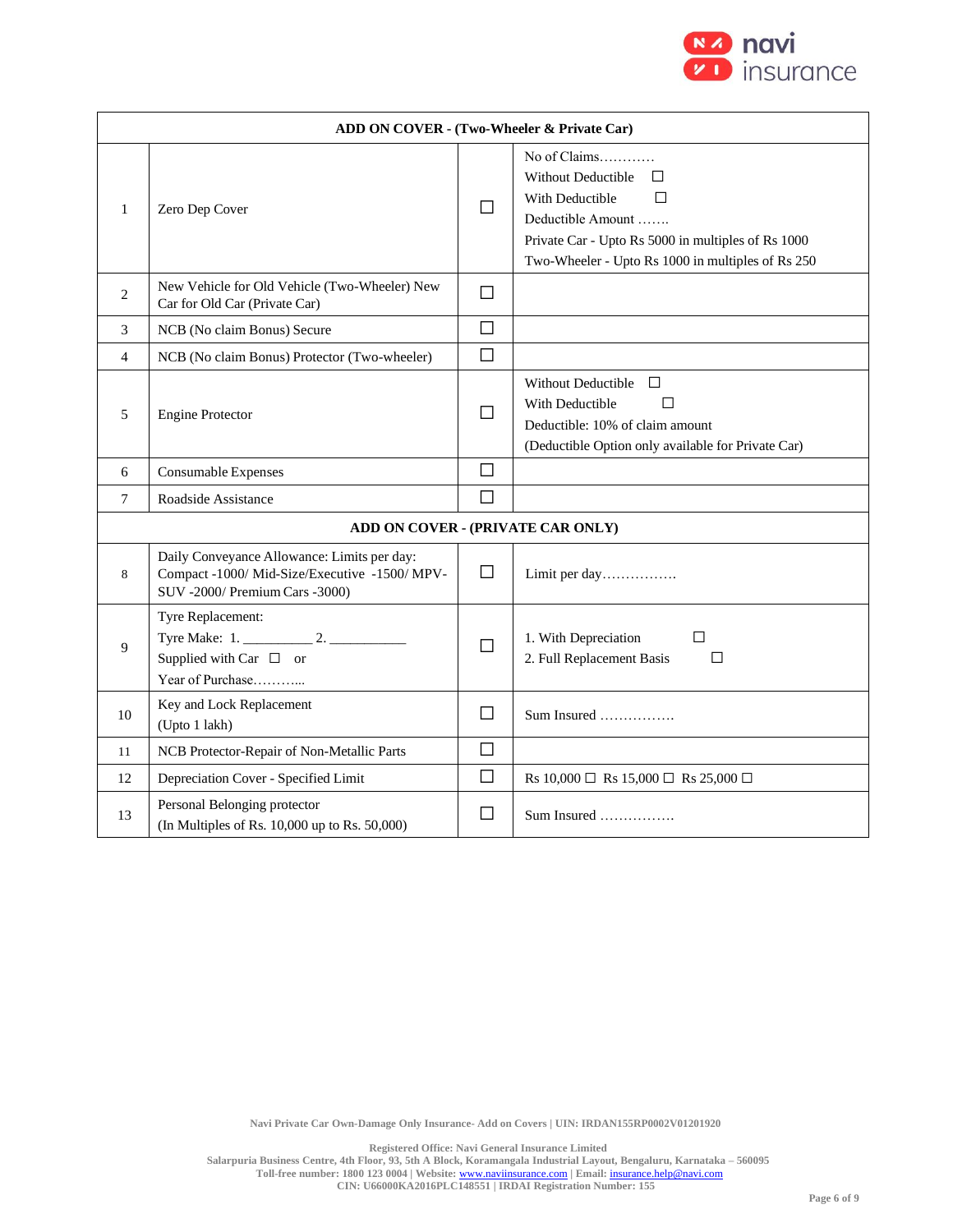

|                                                                                                                                                                                                                                                                                                                                                                                                                               |                                                                                                                                                                                                                                                                                                                                                                                                                                                                                                   |           |                                                  |                  | PREMIUM PAYMENT AND BANK DETAILS                        |        |                                                                                                                                                                                                                                                                                                                                                                                                                                                                                                                                                               |        |
|-------------------------------------------------------------------------------------------------------------------------------------------------------------------------------------------------------------------------------------------------------------------------------------------------------------------------------------------------------------------------------------------------------------------------------|---------------------------------------------------------------------------------------------------------------------------------------------------------------------------------------------------------------------------------------------------------------------------------------------------------------------------------------------------------------------------------------------------------------------------------------------------------------------------------------------------|-----------|--------------------------------------------------|------------------|---------------------------------------------------------|--------|---------------------------------------------------------------------------------------------------------------------------------------------------------------------------------------------------------------------------------------------------------------------------------------------------------------------------------------------------------------------------------------------------------------------------------------------------------------------------------------------------------------------------------------------------------------|--------|
| Payment Option:                                                                                                                                                                                                                                                                                                                                                                                                               | Cheque<br>Debit Card                                                                                                                                                                                                                                                                                                                                                                                                                                                                              | □<br>П    | Demand Draft<br>Credit Card                      | П<br>$\Box$      | <b>Fund Transfer</b>                                    | П      | Pay Order                                                                                                                                                                                                                                                                                                                                                                                                                                                                                                                                                     | $\Box$ |
| Premium Amount:                                                                                                                                                                                                                                                                                                                                                                                                               | ₹                                                                                                                                                                                                                                                                                                                                                                                                                                                                                                 |           |                                                  | Amount in Words: |                                                         |        |                                                                                                                                                                                                                                                                                                                                                                                                                                                                                                                                                               |        |
| For Cheque/DD/PO (Payable in favour of Navi General Insurance Company Limited)                                                                                                                                                                                                                                                                                                                                                |                                                                                                                                                                                                                                                                                                                                                                                                                                                                                                   |           |                                                  |                  |                                                         |        |                                                                                                                                                                                                                                                                                                                                                                                                                                                                                                                                                               |        |
| <b>Account Holder Name</b><br><b>Instrument Number</b>                                                                                                                                                                                                                                                                                                                                                                        |                                                                                                                                                                                                                                                                                                                                                                                                                                                                                                   |           |                                                  |                  | <b>Instrument Date</b>                                  |        |                                                                                                                                                                                                                                                                                                                                                                                                                                                                                                                                                               |        |
| <b>Instrument Amount</b>                                                                                                                                                                                                                                                                                                                                                                                                      |                                                                                                                                                                                                                                                                                                                                                                                                                                                                                                   |           |                                                  |                  | <b>Bank Name</b>                                        |        |                                                                                                                                                                                                                                                                                                                                                                                                                                                                                                                                                               |        |
| Credit/Debit Card No.                                                                                                                                                                                                                                                                                                                                                                                                         |                                                                                                                                                                                                                                                                                                                                                                                                                                                                                                   |           |                                                  |                  | <b>Expiry Date</b>                                      |        |                                                                                                                                                                                                                                                                                                                                                                                                                                                                                                                                                               |        |
| Fund Transfer/Wallet                                                                                                                                                                                                                                                                                                                                                                                                          | : Name of Bank/Wallet                                                                                                                                                                                                                                                                                                                                                                                                                                                                             |           |                                                  |                  | <b>Transaction Number:</b>                              |        |                                                                                                                                                                                                                                                                                                                                                                                                                                                                                                                                                               |        |
| <b>PAN Number</b><br>Note:                                                                                                                                                                                                                                                                                                                                                                                                    | $\begin{minipage}{.4\linewidth} \begin{tabular}{l} \multicolumn{2}{c} {\textbf{1}} & \multicolumn{2}{c} {\textbf{2}} & \multicolumn{2}{c} {\textbf{3}} \\ \multicolumn{2}{c} {\textbf{4}} & \multicolumn{2}{c} {\textbf{5}} & \multicolumn{2}{c} {\textbf{6}} \\ \multicolumn{2}{c} {\textbf{5}} & \multicolumn{2}{c} {\textbf{6}} & \multicolumn{2}{c} {\textbf{6}} \\ \multicolumn{2}{c} {\textbf{6}} & \multicolumn{2}{c} {\textbf{6}} & \multicolumn{2}{c} {\textbf{6}} \\ \multicolumn{2}{c$ |           |                                                  |                  | <b>TAN Number</b><br>$\sim$ $\sim$ $\sim$ $\sim$ $\sim$ |        |                                                                                                                                                                                                                                                                                                                                                                                                                                                                                                                                                               |        |
| As per the Regulatory requirements, we can affect payment of the refund (if any) and or claims only through Electronic Clearing<br>System (ECS) / National Electronic Funds Transfer (NEFT) / Real Time Gross Settlement (RTGS) / Interbank Mobile Payment<br>Service (IMPS). If the premium payment mode is other than cheque, please provide your account details as mentioned below for<br>refund purposes.<br>Account No. |                                                                                                                                                                                                                                                                                                                                                                                                                                                                                                   |           |                                                  |                  | <b>IFSC/MICR Code</b>                                   |        |                                                                                                                                                                                                                                                                                                                                                                                                                                                                                                                                                               |        |
| <b>UPI ID</b>                                                                                                                                                                                                                                                                                                                                                                                                                 |                                                                                                                                                                                                                                                                                                                                                                                                                                                                                                   |           |                                                  |                  | <b>Branch Name:</b>                                     |        |                                                                                                                                                                                                                                                                                                                                                                                                                                                                                                                                                               |        |
| Type of Account                                                                                                                                                                                                                                                                                                                                                                                                               | $\mathcal{L}$                                                                                                                                                                                                                                                                                                                                                                                                                                                                                     |           | Saving Bank's Account<br>Others (Please Specify) | $\Box$           | $\Box$ Current Account                                  | $\Box$ |                                                                                                                                                                                                                                                                                                                                                                                                                                                                                                                                                               |        |
| ELECTRONIC INSURANCE ACCOUNT DETAILS OF PROPOSER                                                                                                                                                                                                                                                                                                                                                                              |                                                                                                                                                                                                                                                                                                                                                                                                                                                                                                   |           |                                                  |                  |                                                         |        |                                                                                                                                                                                                                                                                                                                                                                                                                                                                                                                                                               |        |
| (Email Id is mandatory)                                                                                                                                                                                                                                                                                                                                                                                                       |                                                                                                                                                                                                                                                                                                                                                                                                                                                                                                   |           |                                                  |                  |                                                         |        |                                                                                                                                                                                                                                                                                                                                                                                                                                                                                                                                                               |        |
| Do you have an EIA                                                                                                                                                                                                                                                                                                                                                                                                            | $\sim 1000$<br>$\Box$ Yes                                                                                                                                                                                                                                                                                                                                                                                                                                                                         | $\Box$ No |                                                  |                  |                                                         |        | If No, do you wish to apply for EIA $\Box$ Yes $\Box$ No                                                                                                                                                                                                                                                                                                                                                                                                                                                                                                      |        |
| If Yes, please quote the EIA number                                                                                                                                                                                                                                                                                                                                                                                           |                                                                                                                                                                                                                                                                                                                                                                                                                                                                                                   |           |                                                  |                  |                                                         |        | $\left\langle \!\left\langle \begin{array}{c} \rule{0.3cm}{0.15mm} \rule{0.3cm}{0.15mm} \end{array} \right. \!\! \right. \! \left. \begin{array}{c} \rule{0.3cm}{0.15mm} \rule{0.3cm}{0.15mm} \end{array} \right\rangle \!\!>$                                                                                                                                                                                                                                                                                                                                |        |
| If applied, please mention your preferred Insurance Repository                                                                                                                                                                                                                                                                                                                                                                |                                                                                                                                                                                                                                                                                                                                                                                                                                                                                                   |           |                                                  |                  |                                                         |        | $\left\langle \!\left\langle \begin{array}{c} \right.\\ \left. \right.\\ \left. \right.\\ \left. \right.\\ \left. \right.\\ \left. \right.\\ \left. \right.\\ \left. \right.\\ \left. \right.\\ \left. \right.\\ \left. \right.\\ \left. \right.\\ \left. \right.\\ \left. \right.\\ \left. \right.\\ \left. \right.\\ \left. \right.\\ \left. \right.\\ \left. \right.\\ \left. \right.\\ \left. \right.\\ \left. \right.\\ \left. \right.\\ \left. \right.\\ \left. \right.\\ \left. \right.\\ \left. \right.\\ \left. \right.\\ \left. \right.\\ \left. \$ |        |
| Email Id (Registered with Insurance Repository)                                                                                                                                                                                                                                                                                                                                                                               |                                                                                                                                                                                                                                                                                                                                                                                                                                                                                                   |           |                                                  |                  |                                                         |        | $\iff \qquad \qquad \iff \qquad \qquad \Longrightarrow$                                                                                                                                                                                                                                                                                                                                                                                                                                                                                                       |        |
|                                                                                                                                                                                                                                                                                                                                                                                                                               | Your Policy will be credited in your EIA account and your address details as mentioned in the EIA shall override the address provided<br>in this proposal for Insurance. We request you to inform the Repository of any changes in the details immediately.                                                                                                                                                                                                                                       |           |                                                  |                  |                                                         |        |                                                                                                                                                                                                                                                                                                                                                                                                                                                                                                                                                               |        |
|                                                                                                                                                                                                                                                                                                                                                                                                                               |                                                                                                                                                                                                                                                                                                                                                                                                                                                                                                   |           |                                                  |                  |                                                         |        |                                                                                                                                                                                                                                                                                                                                                                                                                                                                                                                                                               |        |

**Registered Office: Navi General Insurance Limited**

**Salarpuria Business Centre, 4th Floor, 93, 5th A Block, Koramangala Industrial Layout, Bengaluru, Karnataka – 560095 Toll-free number: 1800 123 0004 | Website:** [www.naviinsurance.com](http://www.naviinsurance.com/) **| Email:** [insurance.help@navi.com](mailto:insurance.help@navi.com)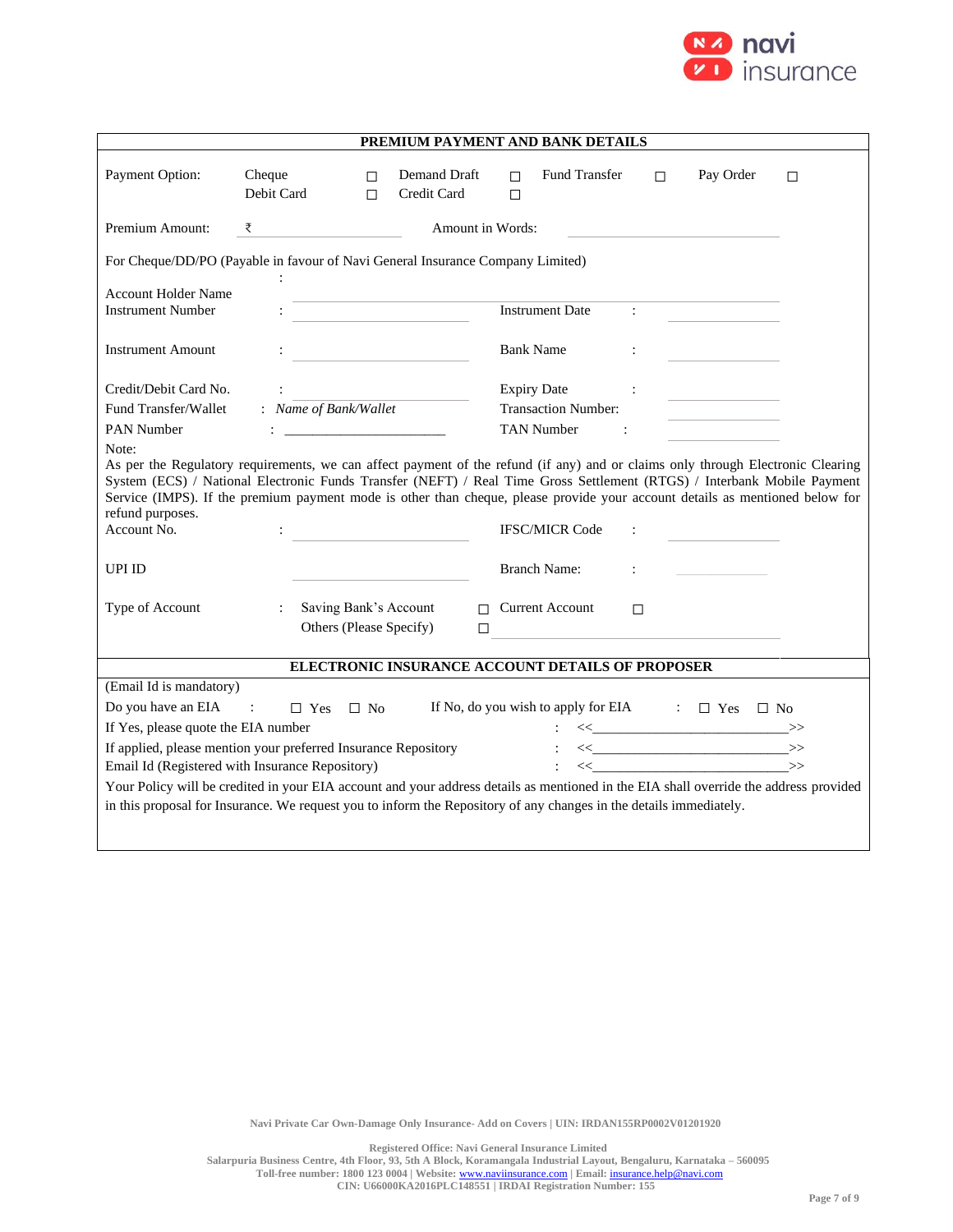

## **Declaration**:

"I/We desire to insure with NAVI GENERAL INSURANCE LIMITED ("Company") in respect of the vehicle described in this proposal form and statements contained herein, shared by me digitally or otherwise either through Company website, emails, Mobile application or any such mode of communication are true and accurate representations.

I/We undertake and confirm that:

- a) If any of the statements made herein are found to be false or incorrect, the benefits under this policy would stand forfeited.
- b) This application and declaration shall be promissory and shall be the basis of contract between me/us and the Company.
- c) I/We have read and understood the coverages, the terms and conditions and accept the Company's policy of insurance along with said conditions.
- d) If any additions or alterations are carried out by me/us in this proposal form or if there is any change in the information submitted by me/us after the submission of this proposal form, then the same would be conveyed to the Company immediately, failing which the benefits under the policy would stand forfeited.
- e) The Company may take appropriate measures to capture the voice log for all telephonic transactions carried out by me/us as required by the procedure/regulations internal or external to the Company and shall not hold the Company responsible or liable for relying/using such recorded telephonic conversation.
- f) The insurance would be effective only on acceptance of this application by the Company and the payment of requisite premium in advance. In the event of non-realization of the Cheque or non-receipt of the amount of premium by the company, the policy shall be deemed cancelled "ab initio" and the Company shall not be responsible for any liabilities of whatsoever nature under this policy.
- g) I/We agree to receive "Certificate of Insurance and Policy Schedule" only and shall access the policy terms, conditions and exclusions on the company's website.
- h) I/We hereby confirm that all premiums have been/will be paid from bonafide sources and no premiums have been/will be paid out of proceeds of crime related to any of the offence listed in Prevention of Money Laundering Act, 2002. I understand that the Company has the right to call for documents to establish sources of funds.
- i) I hereby authorize the Company to notify me through email, SMS, or any other electronic mode any information pertaining to my proposal, policy document, claim servicing etc.

## **Declaration for No Claim Bonus (if NCB claimed but confirmation from previous insurer not submitted).**

I/We declare that the rate of NCB claimed by me/us is correct and that NO CLAIM has arisen in the expiring Policy Period (Copy of Policy enclosed). I/We further undertake that if this declaration is found incorrect, all benefits under the Policy in respect of Section I of the Policy will stand forfeited.

**Place:**

## **Date: Signature of Proposer**

| <b>INTERMEDIARY DETAILS (FOR OFFICE USE ONLY)</b>                                        |                                     |  |  |  |  |
|------------------------------------------------------------------------------------------|-------------------------------------|--|--|--|--|
| <b>Branch Office</b><br>the control of the control of the control of the control of      |                                     |  |  |  |  |
| <b>Branch Code</b><br><u> 1980 - John Stein, Amerikaansk politiker (</u>                 | Intermediary Name                   |  |  |  |  |
| Business Sector Urban/Rural/Social                                                       | Intermediary contact Number         |  |  |  |  |
| Point of Sale Person Name                                                                | Point of Sale Person Contact Number |  |  |  |  |
| Navi Private Car Own-Damage Only Insurance- Add on Covers   UIN: IRDAN155RP0002V01201920 |                                     |  |  |  |  |

**Registered Office: Navi General Insurance Limited**

**Toll-free number: 1800 123 0004 | Website:** [www.naviinsurance.com](http://www.naviinsurance.com/) **| Email:** [insurance.help@navi.com](mailto:insurance.help@navi.com)